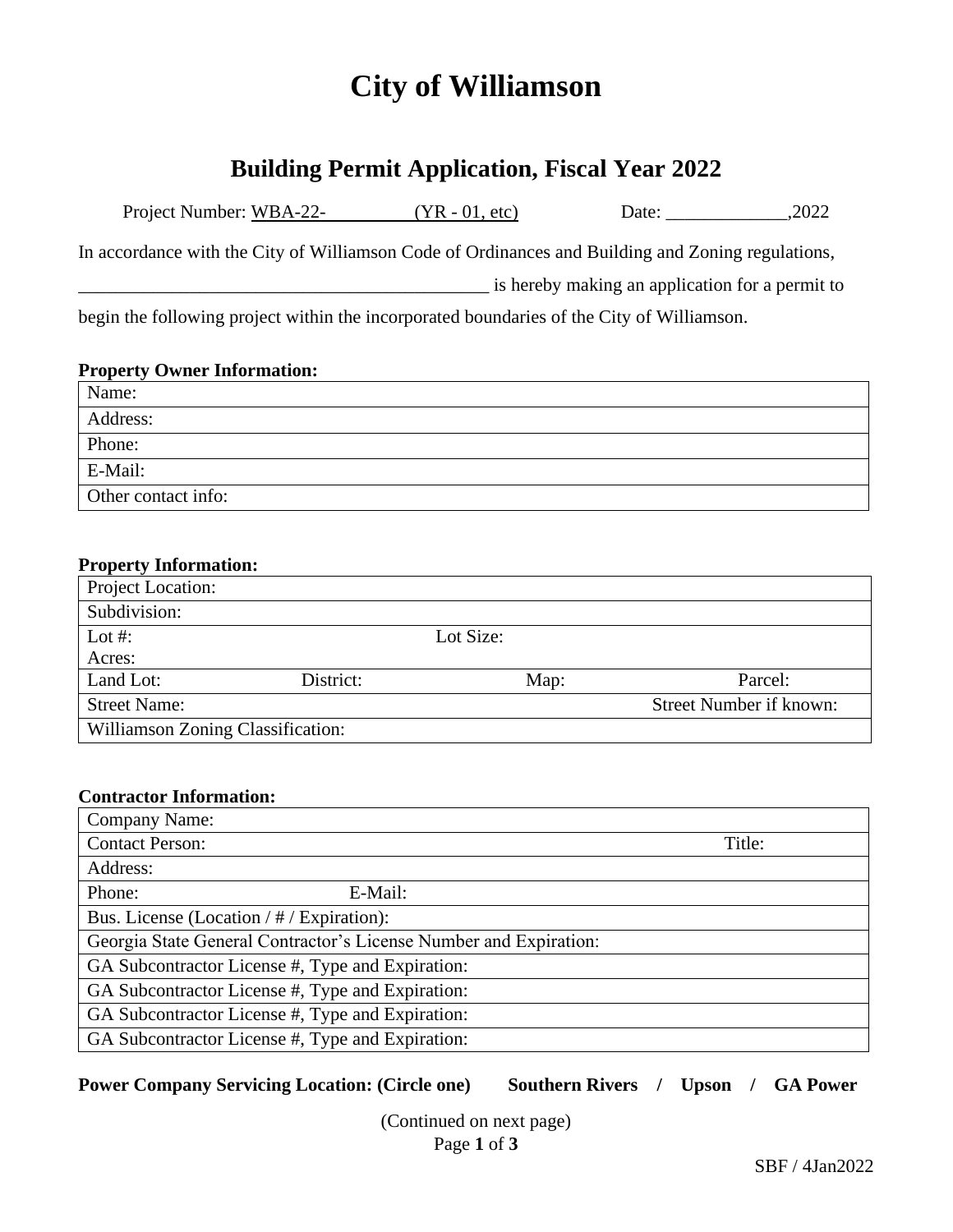### **Project Information:** (circle or complete all that apply)

| New Site<br>Construction | Repair<br>Remodel | Addition   Move |  | Demolition | <b>Manufactured Home:</b><br>Year:<br>Make:<br>Dimensions: |  |  |  |
|--------------------------|-------------------|-----------------|--|------------|------------------------------------------------------------|--|--|--|

### **Action to be taken:**

### **Description:**

| Single-Family    |             |         | Duplex/Multi<br>Family |                | Government                  | Church |                                                      | Other Non-Residential or<br>Commercial: |               |  |  |
|------------------|-------------|---------|------------------------|----------------|-----------------------------|--------|------------------------------------------------------|-----------------------------------------|---------------|--|--|
| Accessory        | Patio       |         | Slab                   | Carport        | Low Voltage Power<br>Barn   |        |                                                      |                                         |               |  |  |
| Pool             | Dimensions: |         |                        |                |                             |        | $Type: \_\_\_\_\_\_\_\_\_\_\_\_\_\_\_\_\_\_\_\_\_\_$ |                                         |               |  |  |
| Sign             |             |         |                        |                |                             |        |                                                      |                                         |               |  |  |
| HVAC only:       |             |         | Residential            |                | Non-Residential             |        |                                                      |                                         | $#$ Units:    |  |  |
| Plumbing only:   |             |         | Residential            |                | Non-Residential             |        |                                                      |                                         | $#$ Units:    |  |  |
| Electrical only: |             |         |                        | Repair/Remodel | Single Phase<br>Three Phase |        |                                                      |                                         | Service Size: |  |  |
| Tower            |             | Antenna |                        |                |                             |        |                                                      |                                         |               |  |  |

### **Building Information:**

| Foundation:<br><b>Basement</b> | Crawlspace   | Slab |                      | Stories: |  | $1 - 1/2$            |          |            |
|--------------------------------|--------------|------|----------------------|----------|--|----------------------|----------|------------|
| # Baths                        | # Fireplaces |      | Sq. Ft. $1st$ floor: |          |  | Sq. Ft. $2nd$ floor: |          |            |
| Sq. Ft. 3rd floor:             |              |      | Sq. Ft. Bonus room:  |          |  |                      | Finished | Unfinished |
| Sq. Ft. Basement:              |              |      | Sq. Ft. Garage:      |          |  | Sq. Ft. Deck/Porch:  |          |            |

Estimated Construction Cost of Project: \$\_\_\_\_\_\_\_\_\_\_\_\_\_\_\_\_\_\_\_\_\_\_\_\_\_\_\_\_\_\_

I hereby certify that all information contained herein is true and correct. I understand that it is my responsibility to comply with all provisions of rules and regulations of the State of Georgia, Pike County and the City of Williamson, whether specified herein or not. The granting of a permit does not presume to give authority to violate or cancel the provisions of any other State or local law regulating construction or land use. I also understand that the permitting or inspection of property does not guarantee the physical condition or usability thereof.

### **I acknowledge that I am responsible for submitting Soil Erosion and Sedimentation Plans and Notice of Intent (NOI) directly to the Georgia Environmental Protection Division (GAEPD) as**

**(Continued on next page)**